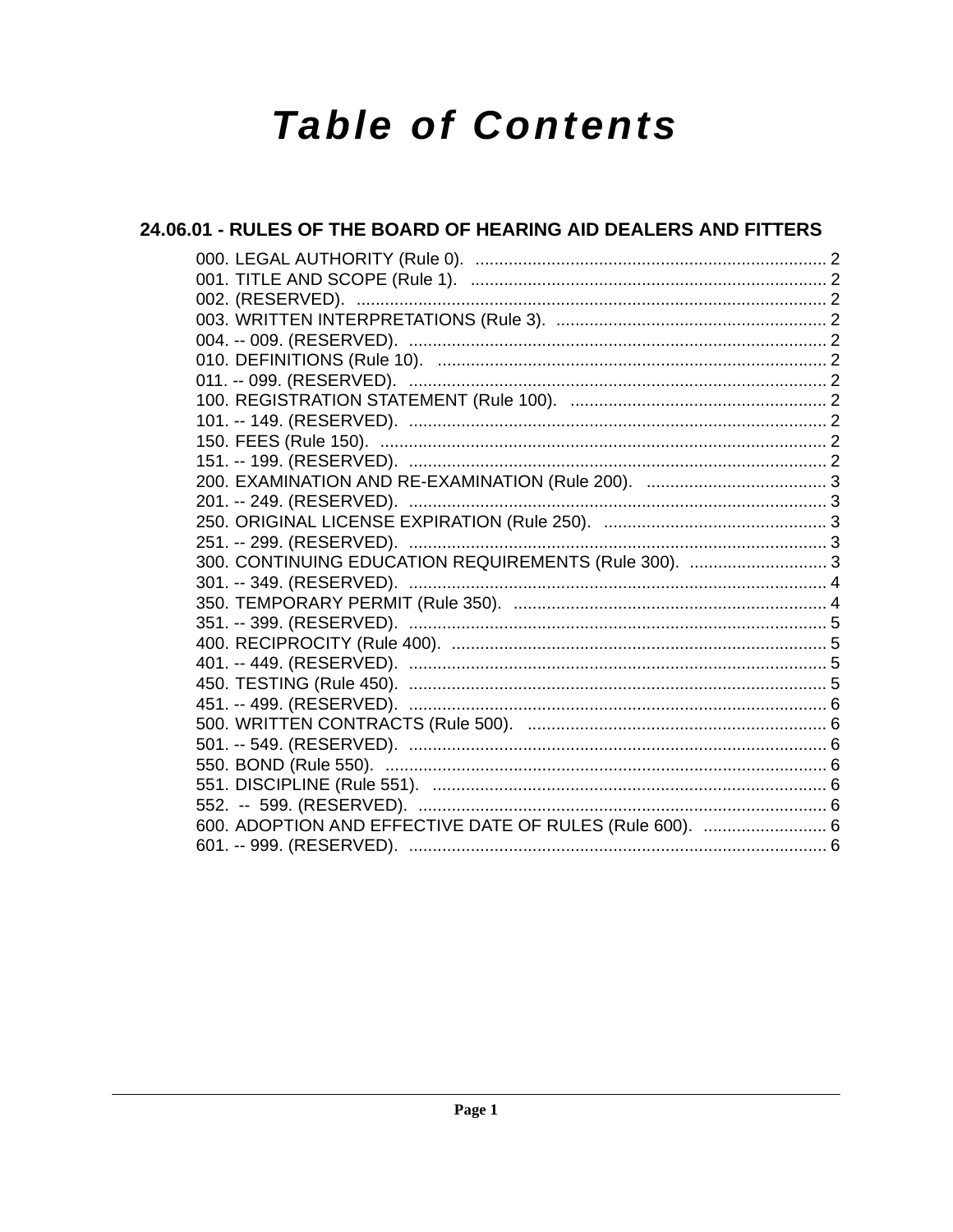#### **IDAPA 24 TITLE 06 Chapter 01**

# <span id="page-1-0"></span>**24.06.01 - RULES OF THE BOARD OF HEARING AID DEALERS AND FITTERS**

# <span id="page-1-1"></span>**000. LEGAL AUTHORITY (Rule 0).**

These rules are hereby prescribed and established pursuant to the authority vested in the Board of Hearing Aid Dealers and Fitters by the provisions of Section 54-2914, Idaho Code. (7-1-93)

# <span id="page-1-2"></span>**001. TITLE AND SCOPE (Rule 1).**

These rules shall be cited as IDAPA 24.06.01, "Rules of the Board of Hearing Aid Dealers and Fitters". (7-1-93)

# <span id="page-1-3"></span>**002. (RESERVED).**

# <span id="page-1-4"></span>**003. WRITTEN INTERPRETATIONS (Rule 3).**

The board may have written statements which pertain to the interpretation of the rules of this chapter. Such interpretations, if any, are available for public inspection and copying at cost in the main office of the Bureau of Occupational Licenses (7-1-93)

# <span id="page-1-5"></span>**004. -- 009. (RESERVED).**

#### <span id="page-1-6"></span>**010. DEFINITIONS (Rule 10).**

01. Board. The Board of Hearing Aid Dealers and Fitters as prescribed in Section 54-2901, Idaho (7-1-93)  $\text{Code.}$  (7-1-93)

# <span id="page-1-7"></span>**011. -- 099. (RESERVED).**

# <span id="page-1-8"></span>**100. REGISTRATION STATEMENT (Rule 100).**

Each organization as referred to in Section 54-2902, Idaho Code, shall file with the board the required statement and list of dealers and fitters at the time of annual renewal. Failure to do so is in violation of Section 54-2913(i), Idaho Code. (7-1-98)

# <span id="page-1-9"></span>**101. -- 149. (RESERVED).**

#### <span id="page-1-10"></span>**150. FEES (Rule 150).**

01. Application Fee. Application Fee is two hundred fifty dollars (\$250) to be accompanied by the ed application. (Also includes examination when required.)  $(7-1-93)$ completed application. (Also includes examination when required.)

| 02. | Examination Fee. Examination Fee is two hundred fifty dollars (\$250).       | $(7-1-93)$ |
|-----|------------------------------------------------------------------------------|------------|
| 03. | Reexamination Fee. Reexamination Fee is two hundred fifty dollars (\$250).   | $(7-1-93)$ |
| 04. | Temporary Permit. Temporary Permit Fee is two hundred fifty dollars (\$250). | $(7-1-93)$ |
|     |                                                                              |            |

05. Temporary Permit Reissue Fee. Temporary Permit Reissue Fee is two hundred fifty dollars (\$250). (7-1-93)

06. Annual Renewal Fee. Annual Renewal Fee is two hundred fifty dollars (\$250) for fiscal years 1994 and 1995; One hundred fifty dollars (\$150) beginning with fiscal year 1996 and on. (7-1-93)

07. Reciprocity Fee. Reciprocity Fee is two hundred fifty dollars (\$250). (7-1-93)

# <span id="page-1-11"></span>**151. -- 199. (RESERVED).**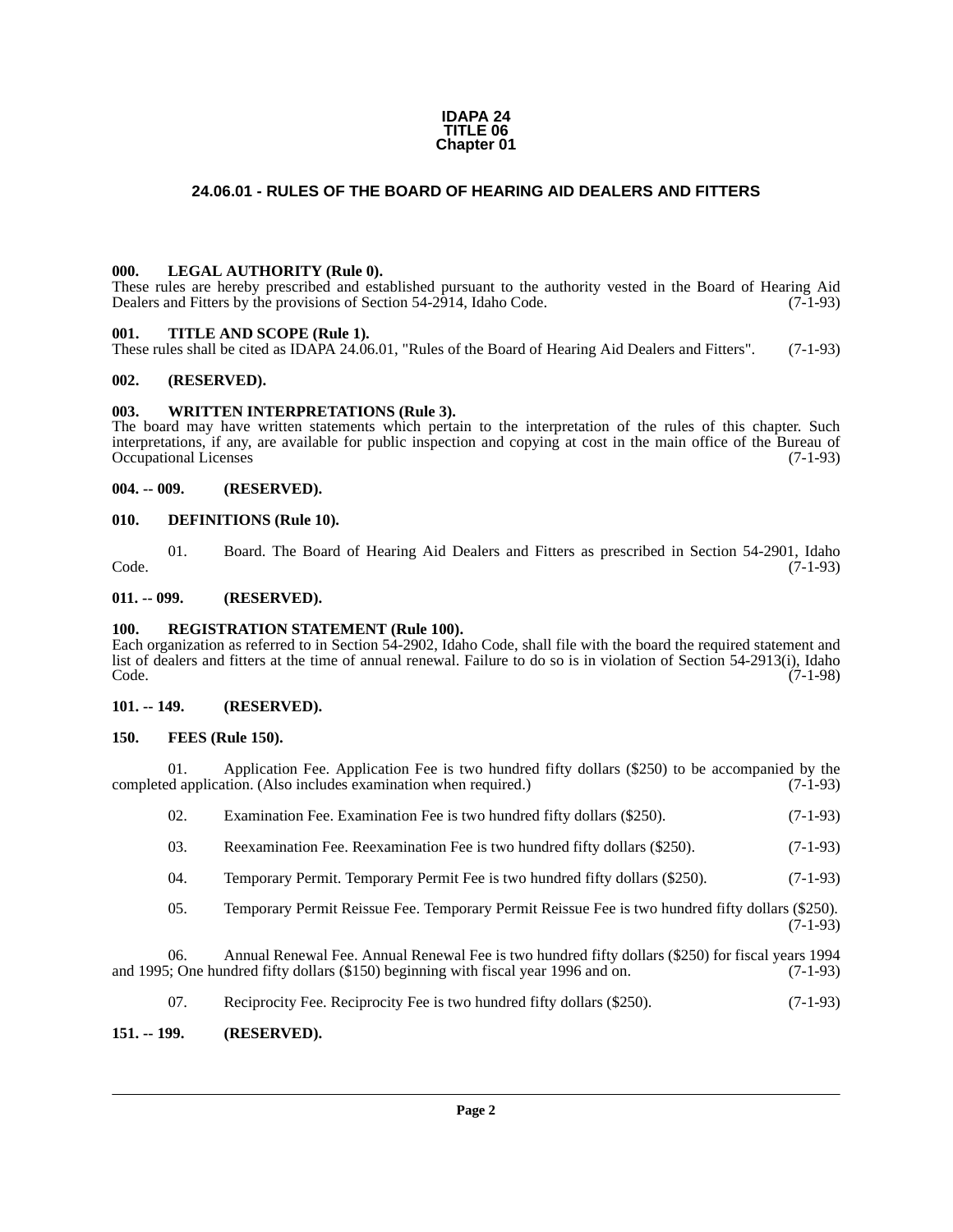# *IDAHO ADMINISTRATIVE CODE IDAPA 24.06.01* **Hearing Aid Dealers and Fitters Board Rules**

# <span id="page-2-0"></span>**200. EXAMINATION AND RE-EXAMINATION (Rule 200).**

01. Dates And Locations Of Exams. Examinations shall be held in Boise, Idaho on the second Friday of May and November of each year providing there is one (1) or more applicants to be tested. The board may deviate from date of this scheduled examination upon giving sixty (60) days notice to all applicants for licensure. Applications must be submitted at least sixty (60) days prior to the date of the examination to be taken. (7-1-93)

02. Content Of Exam. The examination consists of a written examination and a practical performance examination. A minimum score of seventy percent (70%) must be obtained as reported by the National testing service on the written examination. An average score of seventy percent (70%) must be obtained in each major section of the practical examination. A score of fifty percent (50%) or less on any subsection within a major section constitutes failure of the entire section. The practical examination is divided into three (3) major sections: (7-1-93)

| $(7-1-93)$ |
|------------|
| Earmolds.  |

$$
b. \qquad \text{Audiometry.} \tag{7-1-93}
$$

c. Orals.  $(7-1-93)$ 

03. Failure Of Exam. Where an applicant fails to obtain a satisfactory score in either the written examination or a section of the practical examination, he shall be required to retake only the portion of the examination failed to qualify for licensure; if he again fails the examination he shall be required to retake the entire examination to qualify for licensure. examination to qualify for licensure.

04. Reexamination. An applicant for reexamination who is required to take the entire examination under Subsection 200.03 above and fails to obtain a satisfactory score in either the written or practical portion of the examination shall be required to retake only the portion of the examination failed to qualify for licensure, if he again fails the examination, he shall be required to retake the entire examination to qualify for licensure fails the examination, he shall be required to retake the entire examination to qualify for licensure.

# <span id="page-2-1"></span>**201. -- 249. (RESERVED).**

# <span id="page-2-2"></span>**250. ORIGINAL LICENSE EXPIRATION (Rule 250).**

01. Licenses Issued Subject To The May Exam. Licenses issued subject to the May examination shall ine 30th of the following year. (7-1-93) expire June 30th of the following year.

02. Licenses Issued Subject To Any Other Exam. Licenses issued subject to any other examination ire the following June 30th. (7-1-93) shall expire the following June 30th.

03. Original License Issued Other Than By Regularly Scheduled Exam. In the event an original license is issued other than subject to the regularly scheduled examinations the license shall expire the following June 30th.

(7-1-93)

# <span id="page-2-3"></span>**251. -- 299. (RESERVED).**

# <span id="page-2-4"></span>**300. CONTINUING EDUCATION REQUIREMENTS (Rule 300).**

01. Number Of Hours Required. Eight contact (8 CEU's) hours of Continuing Education is required annually for license renewal. Verification of minimum of eight  $(8)$  hours of continuing education during the twelve  $(12)$  months prior to license renewal shall be sent with the annual license renewal fee.  $(7-1-93)$  $(12)$  months prior to license renewal shall be sent with the annual license renewal fee.

02. Classes/Workshops Accepted. Only classes and/or workshops approved for continuing education credits by National Institute for Hearing Instruments Studies (NIHIS) or American Speech-Language-Hearing Association (ASHA) will be accepted. (7-1-93)

Effective Date. This rule shall go into effect July 1, 1989, with verification of continuing education val in 1990 and each subsequent year. (7-1-93) required for renewal in 1990 and each subsequent year.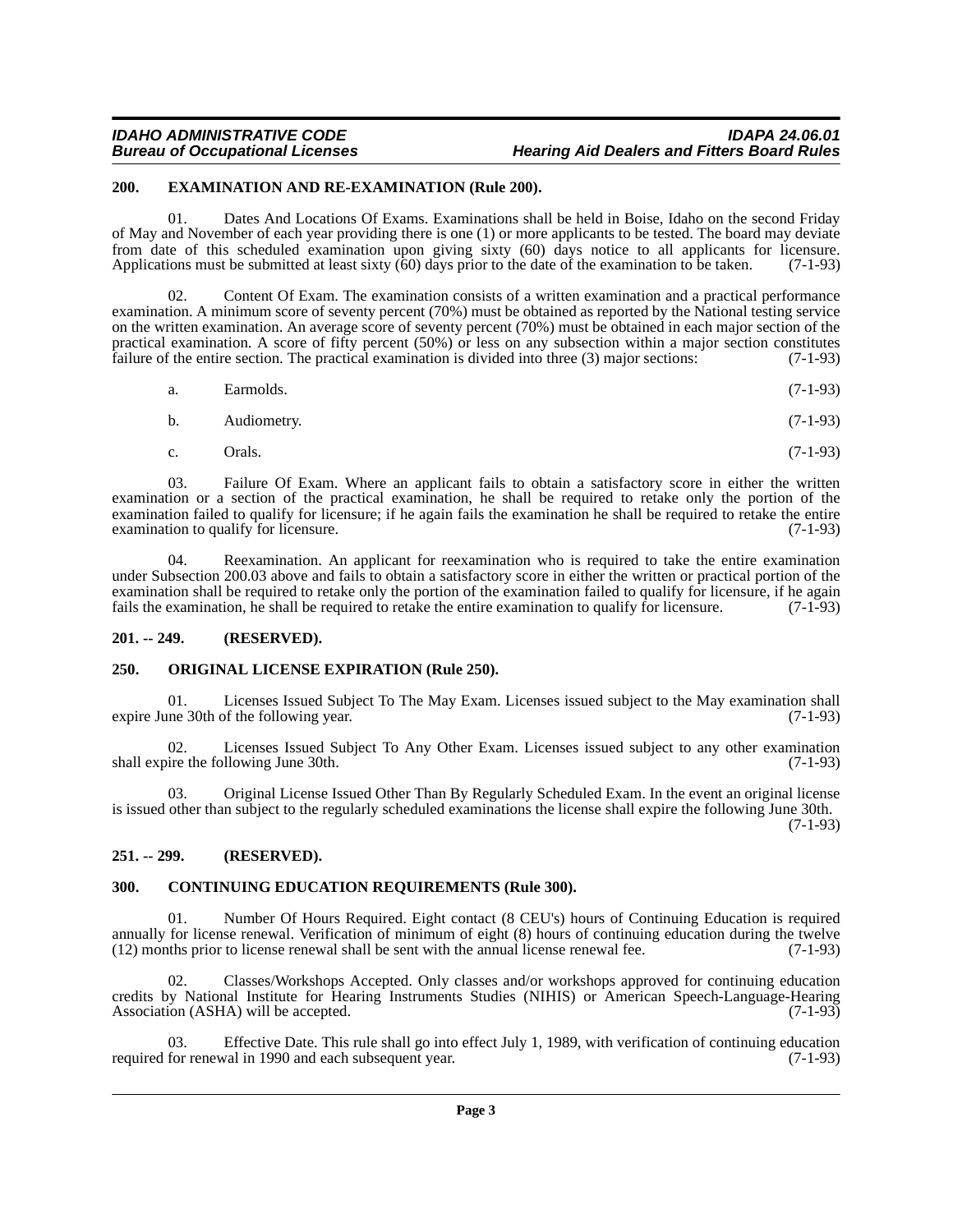#### <span id="page-3-0"></span>**301. -- 349. (RESERVED).**

#### <span id="page-3-1"></span>**350. TEMPORARY PERMIT (Rule 350).**

# 01. Adequate Personal Contact - Requirements. (7-1-93)

a. The supervisor and temporary permit holder must make contact in person each work day reviewing training assignments, reviewing hearing aid fittings and making assignments as deemed advisable by the supervisor for a minimum of sixty (60) contacts that must be completed within the first six (6) months of training.  $(7-1-93)$ 

Contact in person described in Subsection 350.01.a., must be made no less than once in each oughout the entire period of the temporary permit.  $(7-1-93)$ calendar week throughout the entire period of the temporary permit.

c. In the event a permit holder fails the licensing examination two (2) consecutive times, and is eligible to maintain a permit, the supervisor and temporary permit holder must reinstate contact in person each work day as set forth in Subsection 350.01.a. day as set forth in Subsection  $350.01$ .a.

d. All client and supervisor contacts shall be recorded in the temporary permit holder's quarterly (7-1-93) report. (7-1-93)

02. Supervisor - Responsibilities - Restrictions. (7-1-93)

a. The supervisor shall be familiar with Section 54-2908, Idaho Code. (7-1-93)

b. The supervisor shall be responsible for all hearing aid fittings made by and the ethical conduct of, nporary permit holder he supervises. (7-1-93) every temporary permit holder he supervises.

c. A supervisor may not supervise more than one (1) temporary permit holder at a time. (7-1-93)

d. The supervisor must have an established business site within the state of Idaho which he regularly utilizes as a base of operation and the temporary permit holder shall be required to work from that base also.  $(7-1-93)$ 

e. The supervisor shall provide the permit holder with adequate training and client contact necessary e for the licensing examination. (7-1-93) to prepare for the licensing examination.

f. The supervisor shall record with the board a plan of training that encompasses all ten sections covered in the license examination and enumerated in Section 54-2909, Idaho Code. The plan must be accepted and approved by the Board or its agent prior to issuance of the temporary permit. The supervisor shall document, by the quarterly report, the permit holder's progress. (7-1-93) quarterly report, the permit holder's progress.

g. A supervisor may terminate his supervision of a temporary permit holder by a written notice to the Bureau of Occupational Licenses and the permit holder by certified mail at least ten (10) calendar days prior to the termination. (7-1-93) termination. (7-1-93)

03. Application - Quarterly Reports. (7-1-93)

a. Application for temporary permit shall include completed application, examination fee, permit fee, supervisor statement and plan of training.

b. A temporary permit shall not be valid unless an unrevoked statement accepting supervisory responsibility by a qualified Hearing Aid Dealers and Fitters is on file with the Bureau of Occupational Licenses. Upon termination of supervision, a new permit may be applied for in accordance with Section 54-2908 (b), Idaho Code, provided that the expiration date of the new permit is adjusted to not exceed the date of the third licensure examination following the original application. (7-1-93) examination following the original application.

c. Eighteen (18) months is the maximum time allowed for any combination of new or renewed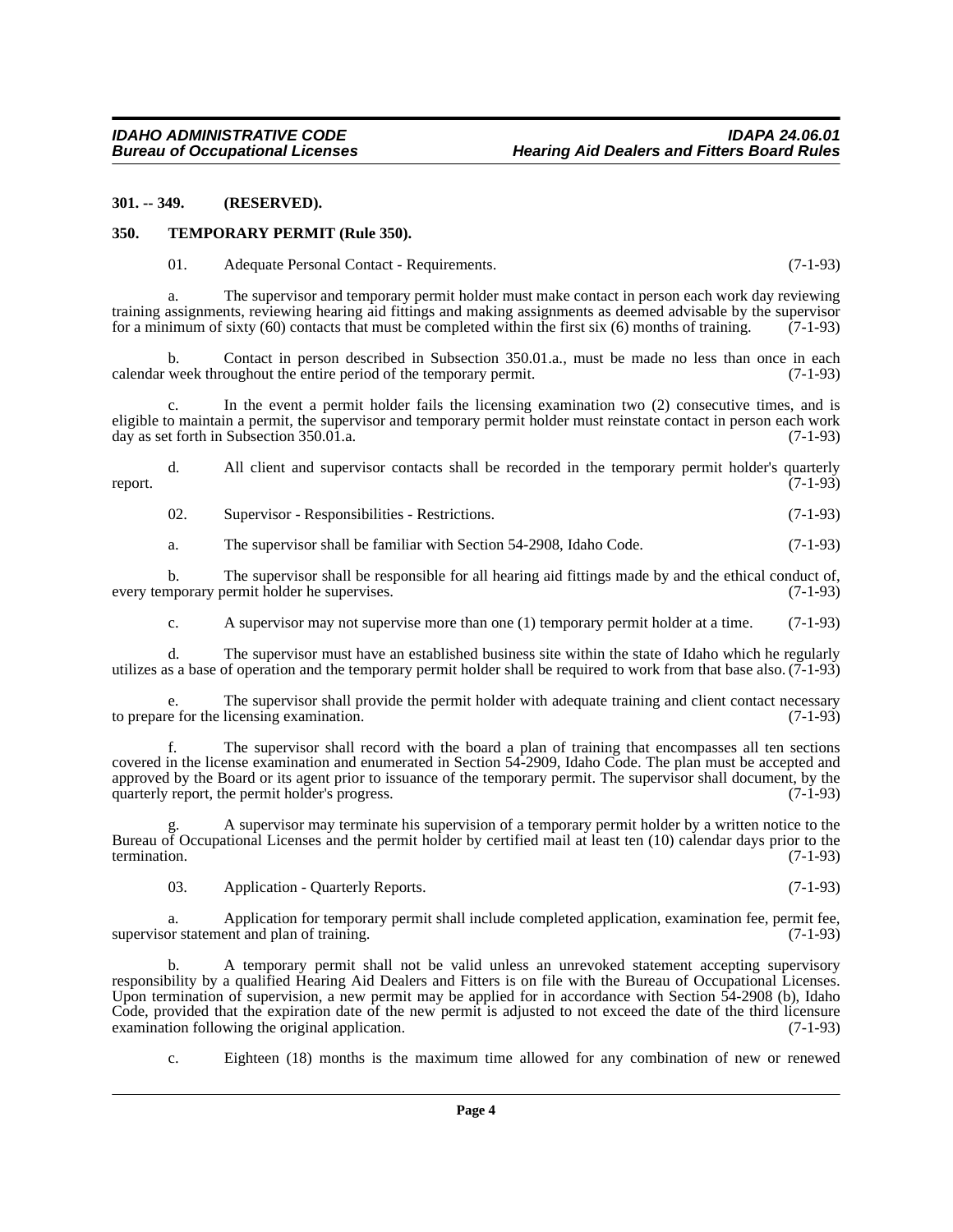temporary permits. (7-1-93)

d. Every temporary permit holder must submit a quarterly report of his activities on forms furnished by the Bureau of Occupational Licenses together with supplemental attachments as may be necessary, attested to and signed by the permit holder and the supervisor of record. All sales or fittings made by the permit holder will be indicated on the quarterly report forms supplied by the Bureau of Occupational Licenses. Supplemental attachments to be submitted with this form include: (7-1-93) to be submitted with this form include:

i. Log of client and supervisor contacts as specified in Subsection 350.01.d. above. (7-1-93)

ii. Supervisor's statement of completion of training assignments by permit holder as specified in on 350.02.f. above. (7-1-93) Subsection 350.02.f. above.

iii. Copy of test results for all persons tested by the permit holder whether or not a sale occurred.

(7-1-93)

iv. Copy of hearing aid order for all fittings including specifications of instruments ordered. (7-1-93)

e. Quarterly reports are due on or before April 10th, July 10th, October 10th and January 10th for the three (3) months preceding the month due. If the permit has not been in effect for the entire quarter, the report is due for that portion of the quarter in which the permit was in effect. If quarterly reports are not received by the specified due date, the temporary permit will be revoked. A new permit may be applied for in accordance with Subsection 350.03.a. above provided that expiration of the permit is adjusted to comply with Section 54-2908, Idaho Code.

(7-1-93)

 $04.$  Exemptions.  $(7-1-93)$ 

a. A permit holder who possesses the Certificate of Clinical Competence in Audiology from American Speech-Language-Hearing Association (ASHA) or who is board Certified by National Board for Certification in Hearing Instrument Sciences (NBC-HIS) shall be exempt from Subsections 350.01.a., 350.02.d., and 350.02.f. above from the date of issuance of the permit until the date of the next offered licensing examination. (7-1-93)

b. Failure of the licensing examination or failure to take the next offered licensing examination this exemption. (7-1-93) rescinds this exemption.

# <span id="page-4-0"></span>**351. -- 399. (RESERVED).**

# <span id="page-4-1"></span>**400. RECIPROCITY (Rule 400).**

Reciprocity shall be restricted to states with a written agreement in effect and on file with the Bureau of Occupational Licenses as authorized by the Board. Licenses as authorized by the Board.

# <span id="page-4-2"></span>**401. -- 449. (RESERVED).**

# <span id="page-4-3"></span>**450. TESTING (Rule 450).**

01. Purpose Of Rule. The purpose of this rule is to define, "tests utilizing appropriate procedures," as used in Section 54-2912(b)(5), Idaho Code. This rule is intended to be consistent with and to compliment FDA Rule 801.420 as it refers to hearing aid evaluations. This rule to be effective on and after July 1, 1979. (7-1-9 801.420 as it refers to hearing aid evaluations. This rule to be effective on and after July 1, 1979.

02. Pre-Fitting Testing. All prospective hearing aid consumers must be given calibrated pure tone air and bone tests with masking when applicable. Speech tests must be given by appropriate equipment calibrated to current H.T.L. reference levels. (7-1-93) current H.T.L. reference levels.

03. Sound Field Testing. Before the prospective consumer purchases a hearing aid or within six (6) weeks afterward, the consumer must be tested by a licensed hearing aid dealer and fitter in both the aided and unaided condition. The purpose of the test is to document the benefit to the consumer. This testing may be accomplished using